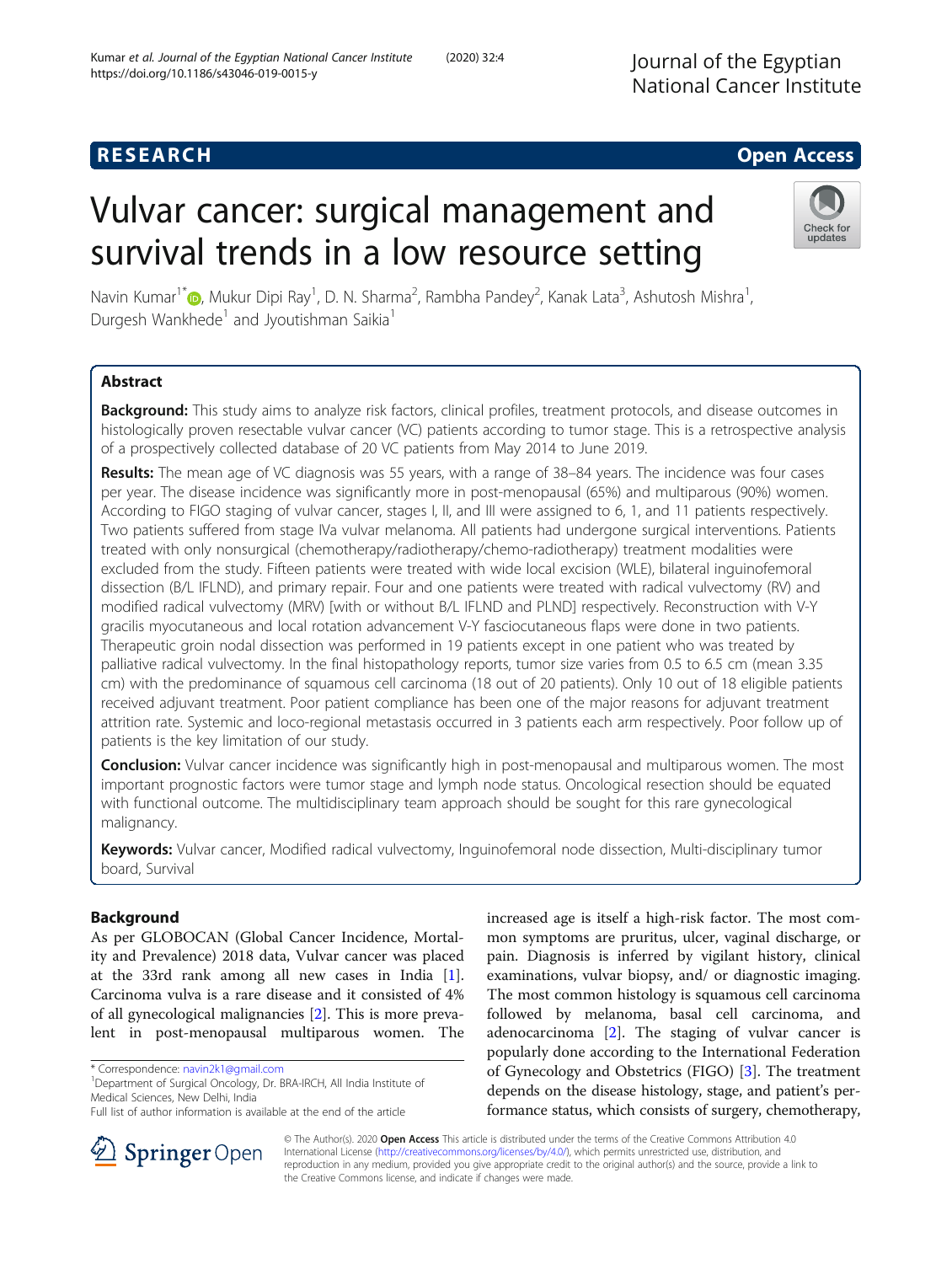<span id="page-1-0"></span>radiotherapy, and palliative supportive care. Lymph node positivity is an independent bad prognostic factor [[3](#page-5-0)]. According to the disease's stage, 5 years survival rates range from 86% for early-stage disease (FIGO stage I) to 19% for metastatic disease (FIGO stage IVB) and lifetime risk of developing vulvar cancer is 0.3% [[4\]](#page-5-0). Being a rare gynecological tumor, there is a paucity of literature data for changing trends in management protocols, disease outcomes, and long-term survival data. We present our institute's retrospective collected data from the prospectively maintained database with informed written consent concerning risk factors, treatment protocols, disease outcome, and survival data of VC patients over 5 years.

#### Methods

The case records from a prospectively maintained database of 20 vulvar cancer patients treated between May 2014 and June 2019 were reviewed. We analyzed the demographic profile, the disease incidence, clinical details, diagnosis, stage, treatment modalities used, disease outcome, and survival data. Patients were evaluated in a dedicated gynecological cancer disease management group (DMG). It consisted of surgical oncologists, medical oncologists, radiologists, pathologists, oncoanesthesiologist, radiation oncologist, physiotherapist, dietitian, and palliative care clinicians. Each patient was subjected to various basic hematological, radiological, and pathological investigations. Computed tomography scan (CT scan)/magnetic resonance imaging (MRI)/ positron emission tomography-computed tomography (PET-CT) along with cysto-sigmoidoscopy were advised in selected patients. The staging was assigned according to the new updated American Joint Committee on Cancer (AJCC) Tumor-Node-Metastases (TNM) staging and the International Federation of Gynaecology and Obstetrics (FIGO) surgical staging systems for carcinoma of the vulva [\[3](#page-5-0)]. Treatments were advocated according to the disease's stage, histology, performance status, and the possibility of achieving tumor-free resection (R0 resection). Final histopathology reports were reviewed in DMG followed by stage-based treatment protocol. Post-treatment regular follow-up was advised as per our institutional protocol.

#### Statistical analysis

The obtained data from prospectively maintained computerized databases were coded, tabulated, and analyzed using SPSS package version 12 (IBM Corporation) and were analyzed using descriptive and inferential statistics based on objectives of the study with written informed consent. Statistical analysis for survival was demonstrated in the Kaplan-Meier curve (Fig. 1).

#### Follow-up

Follow-up time varied from 1 month to 59 months, with a mean follow-up time of 11.1 months.

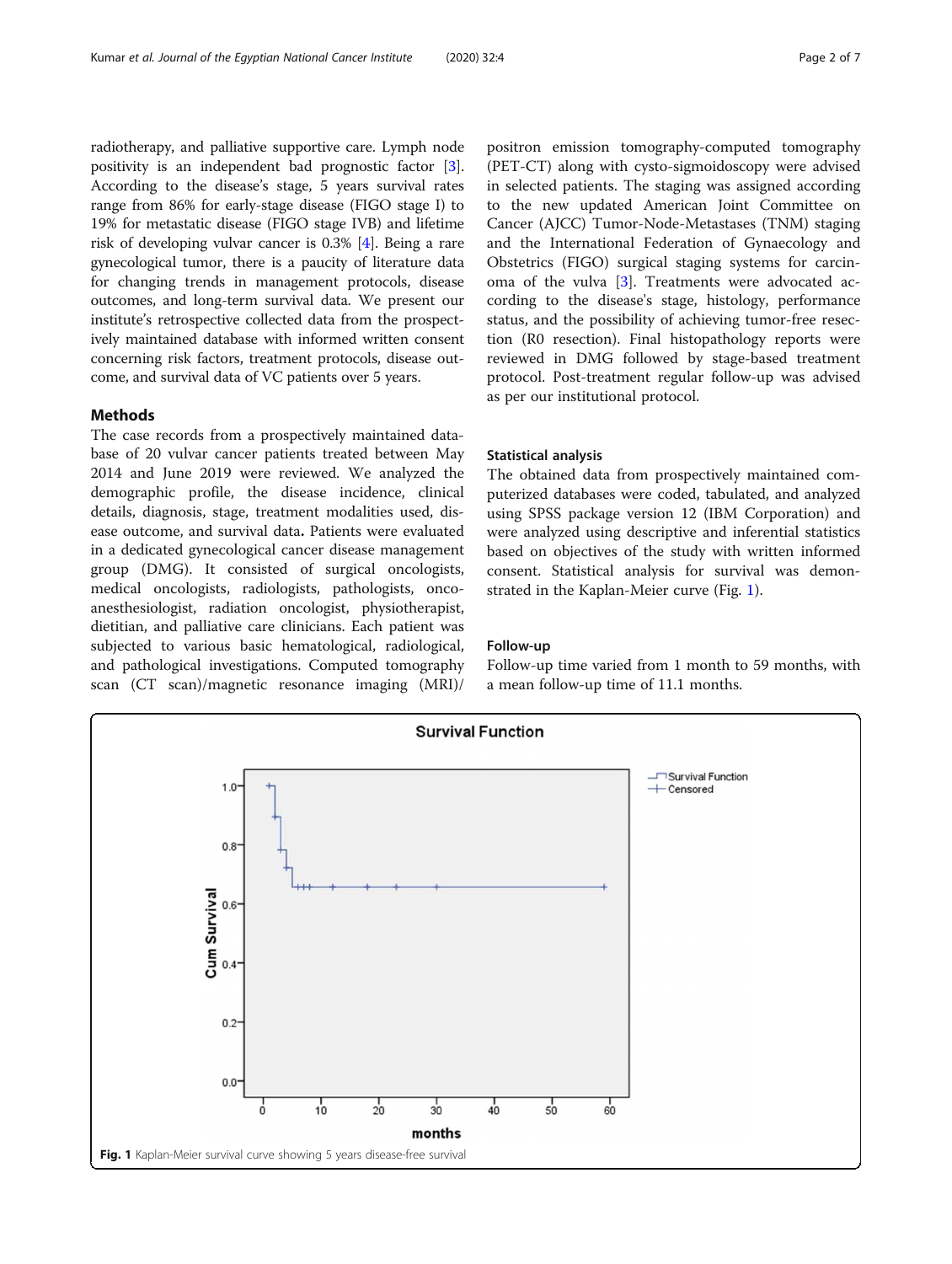## Results

The range of VC patient's age was 38–84 years with a median age of 55 years. The peak incidence was 50–70 years. The disease incidence was more common in postmenopausal ( $n = 13$ ) as compared to premenopausal ( $n$  $=$  7) women and in multiparous ( $n = 18$ ) than nulliparous women ( $n = 2$ ). Average 4 VC patients were seen per year in the outpatient clinic. Most of the patients were from low to modest socioeconomic status. The demographic profile with clinical details is shown in Table 1. The most common sub-type of vulvar cancer was squamous cell carcinoma (90%), including one adenosquamous carcinoma. Two patients (10%) were diagnosed with malignant melanoma. The most common subsite of disease occurrence was labia majora (85%). Remaining 3 patients (15%) had disease epicenter in labia minora. The most common FIGO stage at presentation in our case series was stage III ( $n = 11$ ) followed by FIGO II ( $n = 6$ ) and I ( $n = 1$ ). The remaining two patients were diagnosed as stage IVA malignant melanoma of vulva. Seventeen patients had unilateral labial involvement while three had bilateral involvement. Five patients

Table 1 Demographic and clinical profiles of vulvar cancer patients

|                        | Number of cases | Percentage of cases (%) |
|------------------------|-----------------|-------------------------|
| Age range              |                 |                         |
| $30 - 39$              | $\mathbf{1}$    | 5.0                     |
| $40 - 49$              | 6               | 30.0                    |
| $50 - 59$              | 5               | 25.0                    |
| $60 - 69$              | 5               | 25.0                    |
| $70 - 79$              | $\overline{2}$  | 10.0                    |
| $\geq 80$              | 1               | 5.0                     |
| Religion               |                 |                         |
| Hindu                  | 18              | 90.0                    |
| Muslim                 | 1               | 5.0                     |
| Christian              | 1               | 5.0                     |
| Menopause status       |                 |                         |
| Pre-menopausal         | 13              | 65.0                    |
| Post-menopausal        | $\overline{7}$  | 35.0                    |
| HIV status             |                 |                         |
| Positive               | 1               | 5.0                     |
| Negative               | 19              | 95.0                    |
| Parity                 |                 |                         |
| Multiparous            | 18              | 90.0                    |
| Nulliparous            | $\overline{2}$  | 10.0                    |
| Medical comorbidity    |                 |                         |
| Diabetes mellitus      | 3               | 15.0                    |
| Hypertension           | 5               | 25.0                    |
| No medical comorbidity | 12              | 60.0                    |

had unilateral inguinal lymphadenopathy while six had bilateral inguinal lymphadenopathy. None of the patients had ulcerated or fixed matted inguinal nodes or clinically palpable pelvic nodes.

Correlation of clinical features, disease characteristics, treatment protocols, disease status, and survival outcome are illustrated in Table [2](#page-3-0). Wide local excision (WLE) with bilateral inguinofemoral node dissection (B/L IFLND) and primary closure were the most common surgical procedures performed (15 out of 20 patients). The other five patients were treated with radical vulvectomy  $(RV)$   $(n = 4)$  and modified radical vulvectomy (MRV)  $(n = 1)$ . Among these, one patient was treated before with neoadjuvant concurrent chemo-radiotherapy (CCRT), 25 fractions of 50 Gy over 5 weeks with cisplatin followed by RV. Groin nodal dissections (IFLND) were performed in all patients except the one who had undergone palliative resection with wide local excision, because of poor performance status of the patient having ulcerated and fungated vulvar growth. The decision of IFLND was done as per institutional protocol based on preoperative imaging findings, disease presentation at an advanced stage, nonadherence of patients to regular follow-up and minimal additional morbidity with groin nodal dissection by Ray's River flow incision technique. Node positivity in the final histopathology was found in 13 out of 19 patients. Ray's River flow incision technique was used for ilioinguinal nodal dissection to minimize the surgical morbidities, especially the flap necrosis [[5](#page-5-0), [6\]](#page-5-0). Pelvic lymph node dissection (PLND) was done along with IFLND in three selected patients, having grossly enlarged suspicious deep inguinal nodes with criteria like size  $\ge$ /= 1 cm, round-shaped and hard in consistency. Reconstruction surgery was planned after careful intraoperative assessment of the defect after primary surgery and it was successfully executed in two patients with V-Y gracilis myocutaneous flap and local rotation advancement V-Y fasciocutaneous flap. Primary closure was achieved in the other eighteen patients. Modified radical hysterectomy with total vaginectomy and RV was done in one vulvar melanoma patient, given tumor infiltration to vagina with cervix. The post-surgical defect of this patient was reconstructed with V-Y gracilis myocutaneous flap. Partial wound dehiscence in the early postoperative period was managed with secondary suturing. In final histopathological specimen reports, tumor size varied from 0.5 to 6.5 cm, with a mean of 3.35 cm. The most common histology was squamous cell carcinoma ( $n = 18$ ) followed by melanoma ( $n = 2$ ). Histopathologically, well, moderately and poorly differentiated subtypes of squamous cell carcinoma were found in 4, 13, and 1 patients respectively. Two patients of vulvar malignant melanoma were diagnosed with amelanotic and nodular subtypes respectively. The outcomes of different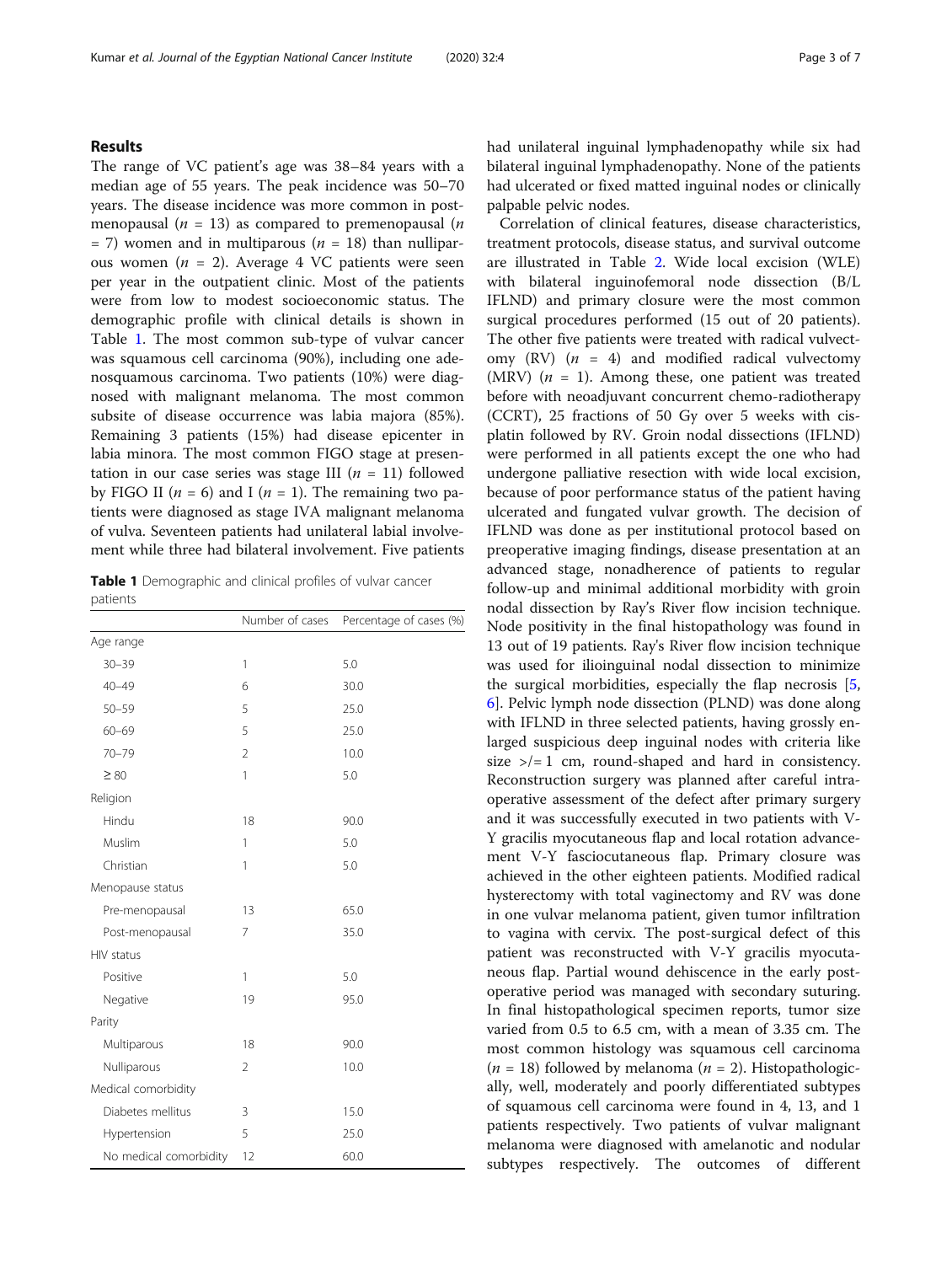| SI no.         | Age<br>(years) | Tumor<br>location | Tumor<br>size    | Histology         | Chemo/<br>radiotherapy/def | Surgery                                  | Stage            | Lymph<br>node | Disease<br>status | F/U<br>time (m) |
|----------------|----------------|-------------------|------------------|-------------------|----------------------------|------------------------------------------|------------------|---------------|-------------------|-----------------|
| $\overline{1}$ | 42             | $U/L$ (R)         | $0.5 \times 0.5$ | MM(AM)            | <b>ACRT</b>                | MRV+B/L<br><b>IFLND</b>                  | pT3N1M0(IVA)     | 3/28          | <b>RD</b>         | $\overline{3}$  |
| $\overline{2}$ | 60             | U/L(R)            | $0.5 \times 0.5$ | SCC(WD)           | <b>ACRT</b>                | WLE+B/L<br><b>IFLND</b>                  | FIGO IIIB        | 7/22          | <b>RD</b>         | $\overline{4}$  |
| 34             | 43             | B/L               | $6.5 \times 5.0$ | SCC(MD)           | <b>ACRT</b>                | WLE+B/L<br><b>IFLND</b>                  | <b>FIGO IIIB</b> | 6/24          | <b>RD</b>         | 3               |
|                | 38             | U/L(L)            | $5.0 \times 3.5$ | SCC(MD)           | ART                        | WLE+B/L<br>IFLND+Recon*                  | FIGO IB          | 0/13          | <b>NED</b>        | 23              |
| 5              | 40             | B/L               | $0.5 \times 0.5$ | SCC(MD)           | <b>NACRT</b>               | WLE+B/L<br><b>IFLND</b>                  | FIGO IIIB        | 1/7           | <b>NED</b>        | 12              |
| 6              | 75             | U/L(R)            | $2.5 \times 2.5$ | SCC(PD)           | <b>ACRT</b>                | WLE+B/L<br><b>IFLND</b>                  | FIGO II          | 0/8           | <b>NED</b>        | 18              |
| $\overline{7}$ | 75             | U/L(L)            | $6.5 \times 4.0$ | SCC(WD)           | Def                        | WLE+B/L<br><b>IFLND</b>                  | <b>FIGO IIIB</b> | 9/16          | <b>NED</b>        | 3               |
| 8              | 60             | U/L(L)            | $1.5 \times 1.0$ | SCC(MD)           | Def                        | $RV+B/L$ (IFLND + PLND)<br>$+$ Recon $*$ | FIGO IIIA        | 2/20          | <b>NED</b>        | $\overline{2}$  |
| 9              | 57             | U/L(R)            | $5.0 \times 3.0$ | SCC(WD)           |                            | WLE+B/L<br><b>IFLND</b>                  | FIGO 1B          | 0/21          | <b>NED</b>        | 59              |
| 10             | 66             | U/L(L)            | $4.5 \times 4.5$ | SCC(WD)           | <b>NWA</b>                 | Palliative<br><b>RV</b>                  | <b>FIGO IIIB</b> | 1/20          | <b>RD</b>         | $\overline{2}$  |
| 11             | 44             | B/L               | $6.5 \times 6.0$ | SCC(MD)           | Def                        | WLE+B/L<br><b>IFLND</b>                  | FIGO IIIA        | 0/13          | <b>NED</b>        | $\overline{4}$  |
| 12             | 84             | U/L(L)            | $5.0 \times 4.0$ | SCC(MD)           | <b>ACRT</b>                | WLE+B/L<br><b>IFLND</b>                  | FIGO IB          | 2/18          | <b>NED</b>        | $\mathbf{1}$    |
| 13             | 56             | U/L(R)            | $3.5 \times 2.0$ | SCC(MD)           | <b>NWA</b>                 | WLE+B/L<br><b>IFLND</b>                  | FIGO IIIB        | 2/31          | <b>NED</b>        | 30              |
| 14             | 64             | $U/L$ (R)         | $3.5 \times 3.0$ | AS (MD)           | <b>NWA</b>                 | RV + B/L (IFLND+PLND)                    | FIGO IIIB        | 1/17          | <b>NED</b>        | 18              |
| 15             | 50             | U/L(L)            | $1.5 \times 1.0$ | MM(NM)            | AC                         | RV+ MRH +B/L<br>(IFLND+PLND)             | pT3N1M0<br>(IVA) | 0/12          | <b>RD</b>         | $\overline{2}$  |
| 16             | 52             | U/L(R)            | $4.0 \times 2.0$ | SCC (MD) +VIN III |                            | WLE+B/L<br><b>IFLND</b>                  | FIGO IA          | 9/17          | <b>NED</b>        | 12              |
| 17             | 58             | U/L(R)            | $2.0 \times 1.5$ | SCC(MD)           | ART                        | WLE+B/L<br><b>IFLND</b>                  | FIGO IIIC        | 0/9           | <b>NED</b>        | 8               |
| 18             | 41             | U/L(L)            | $3.0 \times 1.5$ | SCC(WD)           | ART                        | WLE+B/L<br><b>IFLND</b>                  | FIGO IB          | 0/12          | <b>NED</b>        | $\overline{7}$  |
| 19             | 65             | U/L(R)            | $2.0 \times 1.0$ | SCC(MD)           | <b>ACRT</b>                | WLE+ I/L<br><b>IFLND</b>                 | FIGO IB          | 0/13          | <b>NED</b>        | 6               |
| 20             | 44             | U/L(R)            | $3.0 \times 2.0$ | SCC(MD)           | <b>ACRT</b>                | WLE+B/L<br><b>IFLND</b>                  | <b>FIGO IIIB</b> | 4/14          | R                 | 5               |

<span id="page-3-0"></span>Table 2 Correlation of clinical features, disease characteristics, treatment, and disease status

Abbreviations: U/L unilateral, B/L bilateral, L left, R right, SCC squamous cell carcinoma, MM malignant melanoma, NM nodular melanoma, AM amelanotic melanoma, AS adenosquamous cell carcinoma, WD well-differentiated, MD moderately differentiated, PD poorly differentiated, VIN vulvar intraepithelial neoplasia, ART adjuvant radiotherapy, ACRT adjuvant chemoradiotherapy, Def defaulted case, NWA not willing for adjuvant treatment, Pall Chemo palliative chemotherapy, WLE wide local excision, RV radical vulvectomy, MRV modified radical vulvectomy, MRH modified radical hysterectomy, IFLND inguinofemoral lymph node dissection, PLND pelvic lymph node dissection, NED no evidence of disease, RD recurrent disease, m month, FIGO International Federation of Gynaecology and Obstetrics, Recon reconstruction

\*Reconstruction by V-Y gracilis advancement flap

# Reconstruction by local rotation advancement V-Y fasciocutaneous flap

treatment modalities were discussed thoroughly with the patients and the available treatment plans were mentioned. All patients underwent gross clinical R-0 resection, with microscopic positive margins in two patients. One had a deep positive margin, while another had multiple margins positivity. In five patients, margins were close  $\left($  < 5 mm). Tumor depth was reported only in five

cases, varying from 0.4 to 2.8 cm. Based on specimen histopathology, 18 out of 20 patients had actual indications for adjuvant treatment in view of advanced disease stage, nodal positivity, and/or close/positive margins. Eleven patients had stage III vulvar cancer while two had stage IV. Twelve patients had positive regional nodes. Because of noncompliance with patient and non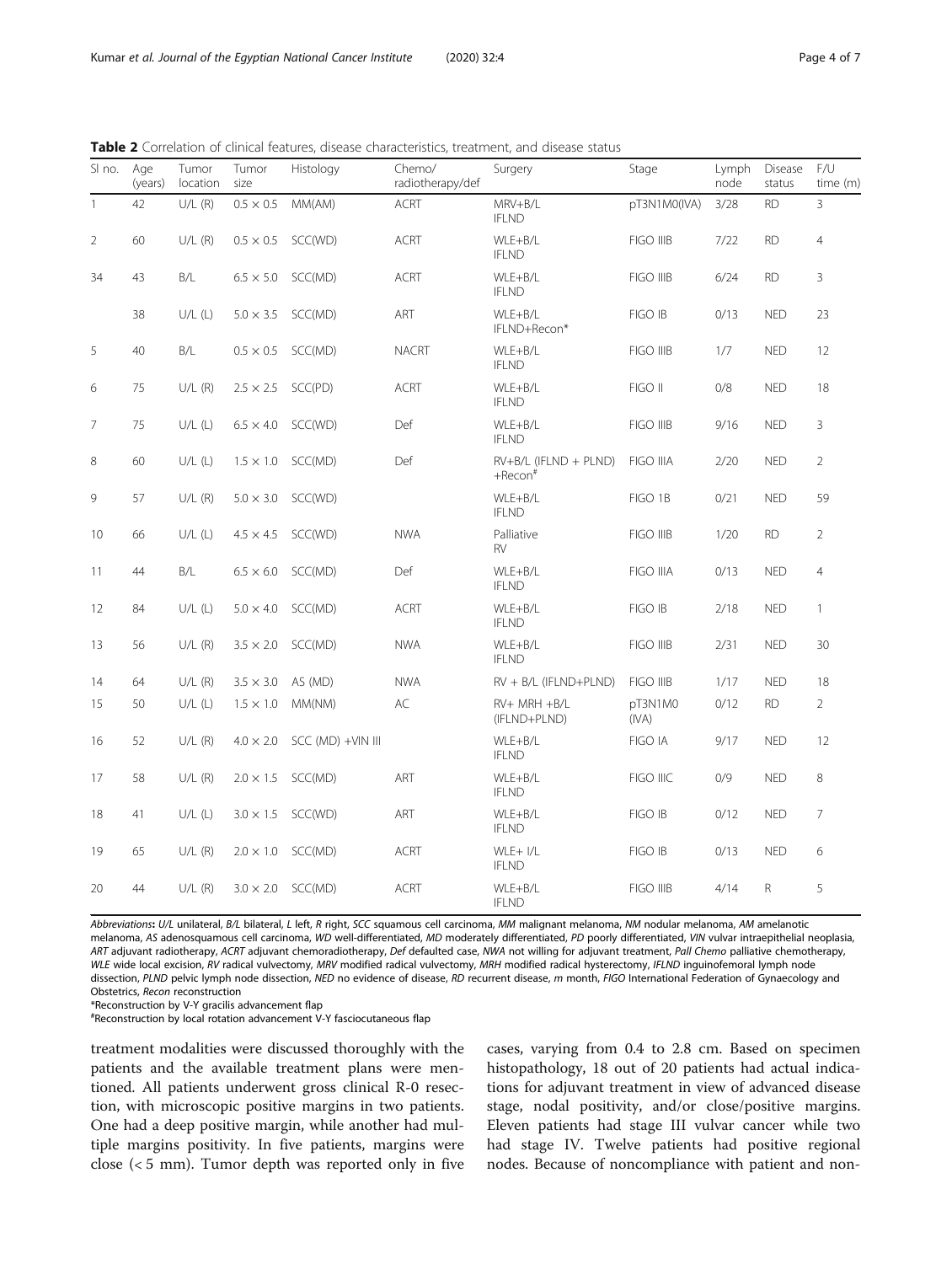willingness for further adjuvant treatment, the adjuvant chemoradiotherapy (50.4 Gy, 28# with cisplatin) and radiotherapy (50.4 Gy, 28#) alone were advocated only in 8 and 3 patients. The surgical morbidities occurred in 7 patients. Three patients developed perineal/vulvar wound dehiscence in the post-operative period. These patients were treated with secondary suturing. Inguinal seroma and cellulitis occurred in 3 and 1 patients respectively. Seroma was dealt with multiple episodes of aspirations while cellulitis was managed with antibiotics and analgesics. There were two relatively unusual complications in the post-operative period. One patient developed a right inguinofemoral incisional hernia, which was treated with hernioplasty. Recto-vaginal fistula developed to another patient in the early postoperative period on the 21st day of surgery, which was treated curatively with staged surgical intervention. Intraoperatively there were dense adhesions in the pelvis with pus debris and a small rent in between the anterior rectal wall and posterior vaginal wall, which were managed with peritoneal lavage, excision of fistulous tract with primary closure, and a temporary diverting transverse colostomy. Stoma reversal was done after 8 weeks of prior surgery. Three patients defaulted in the postoperative period. The other three patients were not interested in further treatment apart from surgery due to poor family and social support. Six patients developed systemic ( $n = 3$ ) and locoregional ( $n = 3$ ) recurrences during the study follow-up period. Two patients developed bilateral lung metastasis, while the other had PET CT detected mediastinal and left supraclavicular nodal metastasis. Loco-regional recurrences occurred in three patients till the last follow-up and were varying from sites- perineum ( $n = 1$ ), left inguinal region ( $n = 1$ ) and vulvar surgical site ( $n = 1$ ). One patient had a vulvar recurrence after 3 months of post-operative radiotherapy for close margin was treated with 2 cycles of cisplatinbased palliative chemotherapy. The patient lost to follow-up after the second cycle of chemotherapy. The mean follow-up was 11.1 months. Kaplan-Meier curve depicts that approximately 66% of patients had 5 years of disease-free survival (Fig. [1\)](#page-1-0).

## **Discussion**

Prevalence and incidence of vulvar cancer in developing nations tend to have a relatively high as compared to that of the developed nations [\[1](#page-5-0)]. Squamous cell carcinoma is the most common histology of vulvar cancer. Other less common histological subtypes are extramammary Paget's disease, melanoma, Bartholin's gland tumors, adenocarcinoma, and basal cell carcinoma [\[7](#page-5-0)]. About two-thirds (65%) of our patients presented in advanced stage (FIGO stage III–IV). This figure

corresponds to the same range as in the previously published literature [[7\]](#page-5-0).

Surgical management should be individualized. Even though the majority of the patient had undergone wide local excision with primary repair in our study, the margins had never been compromised and the oncological outcome had always been taken as a priority. The psychosexual sequelae and surgical morbidities associated with vulvar surgery and groin nodal dissection have driven treatment approaches to the more conservative ones. Only 10 patients were followed up beyond 6 months. The reason for poor follow-up could be due to poor patient compliance, as most of the patients were from low or modest socioeconomic status, uneducated and negligence. Clinical and histological nodal positivity were seen in 8 and 13 patients respectively. Among these, six patients developed either loco-regional  $(n = 3)$ or distant metastasis ( $n = 3$ ) in a follow-up period. The present study suggests that the stage at presentation and lymph node positivity have poor prognostic values. Ipsilateral lymph node dissection is indicated for unilateral lesions, not crossing midline, and either negative ipsilateral nodes, or with positive lymphadenopathy with vulvar lesion smaller than 2 cm  $[8-10]$  $[8-10]$  $[8-10]$  $[8-10]$  $[8-10]$ . Also, the depth of invasion (DOI) was reported in only 2 patients histopathological reports. They had more than 6 mm DOI, along with few positive groin lymph nodes. The strict adherence to FIGO staging is important for disease prognostication and treatment outcome [\[11,](#page-5-0) [12\]](#page-6-0).

In our study, nodal positivity was solely the most important bad predictive and prognostic factor; nevertheless, the final tumor stage, histology, the degree of differentiation, depth of invasion and lymphovascular invasion (LVI) also decide the survival outcome in literature  $[13-15]$  $[13-15]$  $[13-15]$  $[13-15]$  $[13-15]$ . The reason for the minimal inguinal and pelvic lymphadenectomy wounds morbidity could be due to Ray's 'River flow' incision (two parallel curvilinear incisions) [[5,](#page-5-0) [6\]](#page-5-0) technique for ilioinguinal dissection. This may be contrary to the author Siller et al. [\[16\]](#page-6-0), who had reported a major wound breakdown rate of 15–30%. In our study, adjuvant radiation was given based on lymph node metastasis, close surgical margin, size, and depth of the primary tumor. Out of 17 eligible patients for adjuvant treatment, only 11 patients had received it. The potential reasons for not getting treatment to the remaining six patients were defaulted follow-up and non-willingness due to logistic issues. Neoadjuvant radiotherapy/chemotherapy was not frequently practiced in our institutional setting that is why only one patient was treated with neoadjuvant chemoradiotherapy followed by surgery. However, the recent trend is shifting toward conservative surgery with the combined use of preoperative radiotherapy or chemo-radiotherapy [[17](#page-6-0)–[20](#page-6-0)]. The 5 years disease-free survival is 66%, which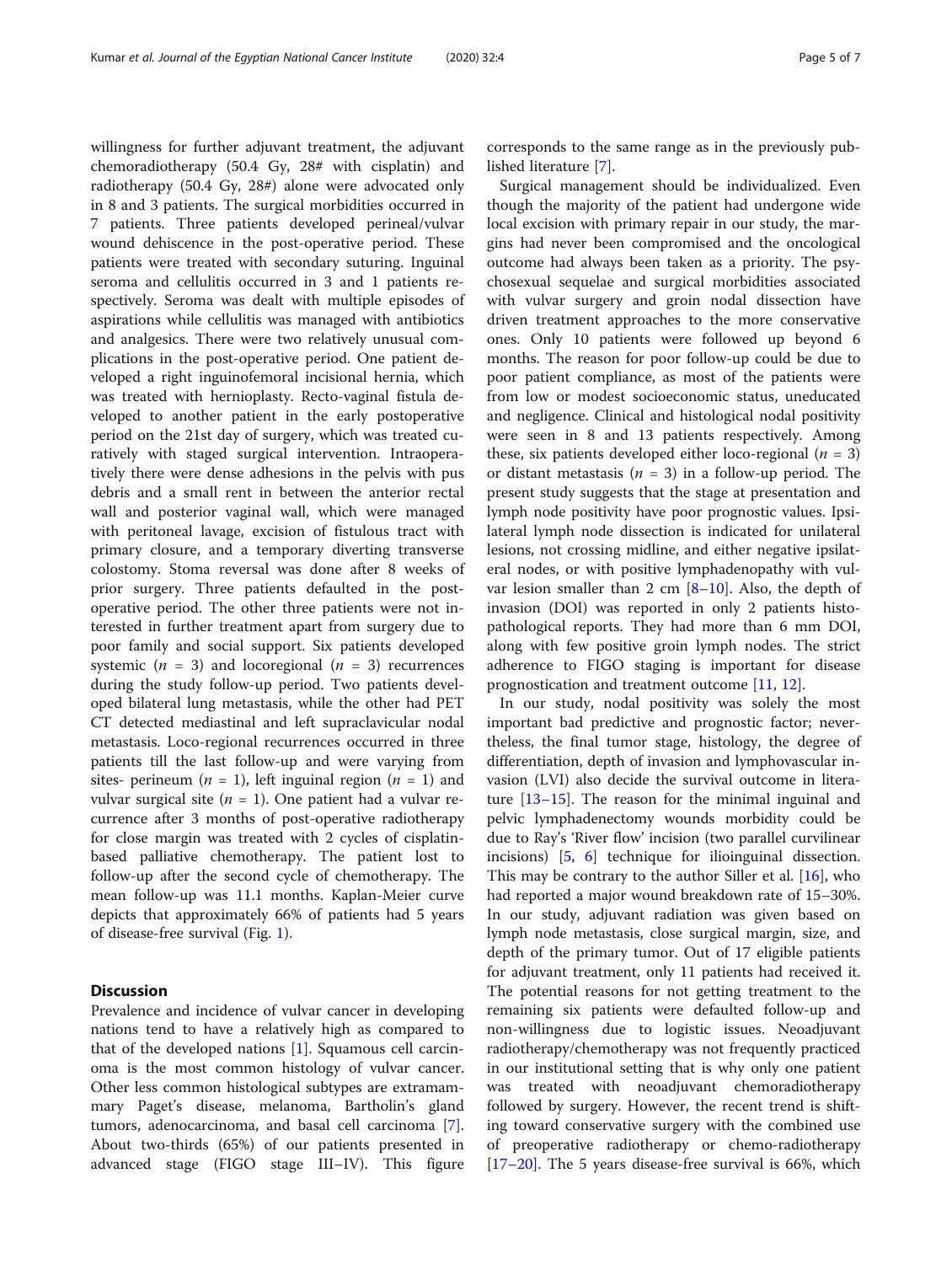<span id="page-5-0"></span>is comparable to the studies published by Sharma DN. et al. [[13](#page-6-0)], Singh N. et al. [[21\]](#page-6-0), Rajshree D K. et al. [\[22](#page-6-0)], and Meelapkij P. et al. [[23\]](#page-6-0). There are no large randomized controlled trials or meta-analysis because of the rarity of the disease. So, treatment guidelines are based on small retrospective individual center-based studies in the literature.

The majority of the patients present in the advanced stage in developing countries due to social stigma, low to middle socioeconomic status, low literacy rate, logistic issues, poor screening program, and insufficient awareness about the disease. Public awareness of warning symptoms of vulvar malignancy may help in early detection and cure. There is no current evidence for a specific screening of vulvar cancer. However, self-examination in women with lichen sclerosis advised for early detection of vulvar neoplasm [[24\]](#page-6-0). Also, any patients with suspicious signs (e.g., pigmented lesions, irregular ulcers) or symptoms (e.g., chronic vulvar pruritus) should be early evaluated with skin biopsy [\[25](#page-6-0)]. Further research is warranted with large multicentric prospective randomized controlled trials to establish the definite screening guidelines, treatment protocols and survival outcome data for this rare gynecological malignancy in low-middle income countries.

### Conclusions

Vulvar cancer is a rare gynecological cancer, with a median age of 55 years and a peak incidence in fifthseventh decades. Disease incidence was higher in multiparous and post-menopausal women. The multimodality treatment approach should be followed. Disease stage and lymph nodal positivity were the two most significant prognostic factors for survival in vulvar cancer. Adequate surgical resection with microscopic tumor-free margin should be the key concern. Oncological and functional outcomes should be balanced with meticulous surgical intervention.

#### Abbreviations

CT scan: Computed tomography scan; DMG: Disease management group; GLOBOCAN: Global Cancer Incidence, Mortality and Prevalence; LMIC: Low middle-income countries; LVI: Lymphovascular invasion; MDT: Multidisciplinary tumor board; MRI: Magnetic resonance imaging; PET-CT: Positron emission tomography-computed tomography; SEER: Surveillance, Epidemiology, and End Results; TNM: Tumor-node-metastases; VC: vulvar cancer

#### Acknowledgements

We would like to acknowledge and thank Dr. SVS Deo, Professor and Head, Department of Surgical Oncology, Dr. BRA-IRCH, AIIMS, New Delhi, India, for his thoughtful discussions.

#### Authors' contributions

NK made substantial contributions to the conception or design of the manuscript, data collection, writing of the manuscript and to be accountable for all aspects of the work in ensuring that questions related to the accuracy or integrity of the manuscript. MR gave the final approval of the manuscript version to be published. DS helped in statistical work with the final approval

of the manuscript. RP helped in manuscript editing and proofreading. KL drafted the work or revised it critically for important intellectual content.DW helped in data collection, tabulating, and formatting of the manuscript. JS drafted the work along with collecting follow-up data. AM conceived the study design and managed the patients at various levels. All authors have read and approved the manuscript.

#### Funding

This research did not receive any special grant from funding agencies in the public, commercial or not-for-profit sectors.

#### Availability of data and materials

Data has been collected from the prospectively collected computerized database of the institution after getting the ethical clearance with a proper channel.

#### Ethics approval and consent to participate

Not applicable. As this study is a retrospective observational study and treatment of patients had finished before the start of the study. Also, few patients of our study are not under follow up, due to default status or succumbed to the disease.

#### Consent for publication

Authors give full consent to the publisher, including reading, editing for the publication of this study.

#### Competing interests

The authors declare that they have no competing interests.

#### Author details

<sup>1</sup>Department of Surgical Oncology, Dr. BRA-IRCH, All India Institute of Medical Sciences, New Delhi, India. <sup>2</sup> Department of Radiation Oncology, Dr. BRA-IRCH, All India Institute of Medical Sciences, New Delhi, India. <sup>3</sup>Department of Nuclear Medicine, All India Institute of Medical Sciences, New Delhi, India.

#### Received: 8 August 2019 Accepted: 29 December 2019 Published online: 14 January 2020

#### References

- 1. Bray F, Ferlay J, Soerjomataram I, Siegel RL, Torre LA, Jemal A. Global cancer statistics 2018: GLOBOCAN estimates of incidence and mortality worldwide for 36 cancers in 185 countries. CA Cancer J Clin. 2018;68:394–424.
- 2. Beller U, Quinn MA, Benedet JL, et al. Carcinoma of the vulva. In: Devita Jr VT, Lawrence TS, Rosenberg SA, editors. Cancer: Principles and Practice of Oncology. 11th ed. Philadelphia: Lippincott Williams &Wilkins; 2018. p. 2133–58.
- 3. Gibb RK, Olawaiye AB, Chen LM, et al. Vulva. In: Amin MB, editor. AJCC Cancer Staging Manual. 8th ed. Chicago: AJCC; 2017. p. 633.
- 4. Cancer Stat Facts. Vulvar Cancer, The Surveillance, Epidemiology, and End Results (SEER) Program: National cancer institute; [https://seer.cancer.gov/](https://seer.cancer.gov/statfacts/html/vulva.html) [statfacts/html/vulva.html](https://seer.cancer.gov/statfacts/html/vulva.html) ; [Last accessed on 2019 Aug 01].
- 5. Ray MD, Garg PK, Jakhetiya A, Kumar S, Pandey D. Modified skin bridge technique for ilio-inguinal lymph node dissection: A forgotten technique revisited. World J Methodol. 2016;6(3):187–9.
- 6. Ray MD, et al. Minimizing Post-Operative Complications of Groin Dissection Using Modified Skin Bridge Technique: A Single-Centre Descriptive Study Showing Post-Operative and Early Oncological Outcomes. World J Surg. 2018;42(10):3196–201.
- 7. Hacker NF, Eifel PJ, van der Veldenc J. FIGO cancer report 2012. Cancer of the vulva. Int J Gynecol Obstet. 2012;119(Suppl 2):S90–6.
- Gonzalez Bosquet J, Magrina JF, Magtibay PM, et al. Patterns of inguinal groin metastases in squamous cell carcinoma of the vulva. Gynecol Oncol. 2007;105:742–6.
- 9. Fuh KC, Berek JS. Current management of vulvar cancer. Hematol Oncol Clin North Am. 2012;26:45–62.
- 10. Kaban A, Kaban I, Afşar S. Surgical management of squamous cell vulvar cancer without clitoris, urethra or anus involvement. Gynecol Oncol Rep. 2017;20:41–6.
- 11. Okolo CA, Odubanjo MO, Awolude OA, Akang EE. A review of vulvar and vaginal cancers in Ibadan, Nigeria. N Am J Med Sci. 2013;6:76–81.